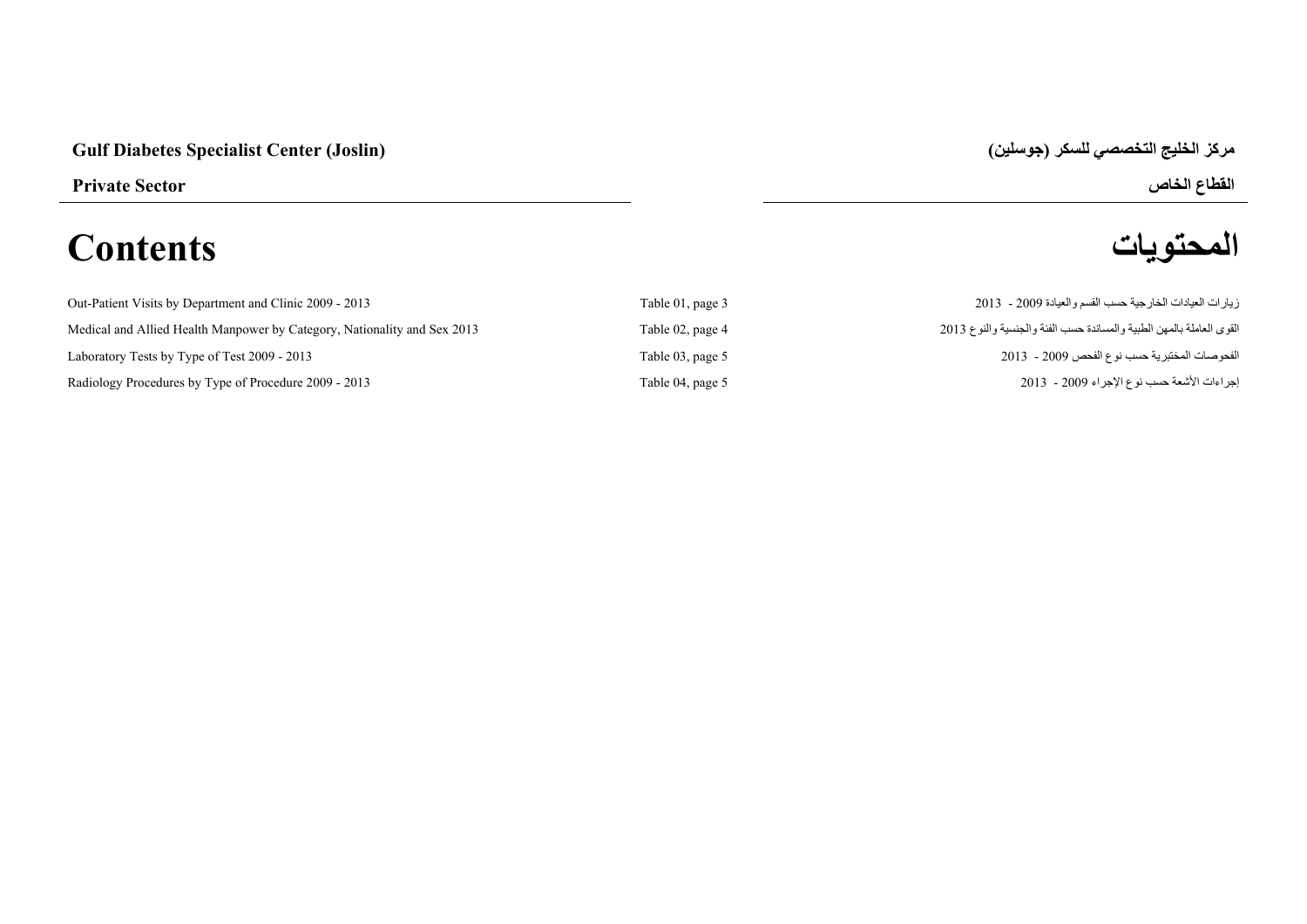#### **جدول 01 Table زيارات العيادات الخارجية حسب القسم والعيادة 2009 - 2013 Out-Patient Visits by Department and Clinic 2009 - 2013**

<span id="page-1-0"></span>

| <b>Department / Clinic</b>     | 2013  | 2012  | 2011  | 2010  | 2009  | القسم / العيادة                 |
|--------------------------------|-------|-------|-------|-------|-------|---------------------------------|
| <b>Center's Clinics</b>        |       |       |       |       |       | عيادات المركز                   |
| Diabetes & Endocrine           | 2,269 | 2,332 | 2,219 | 2,217 | 1,816 | أمراض السكر وأمراض الغدد الصماء |
| <b>Internal Medicine</b>       | 948   | 917   | 850   | 1,439 | 1,040 | الأمراض الباطنية                |
| Diabetes Education & Nutrition |       |       | 5     | 34    | 67    | التثقيف والتغذية لأمراض السكر   |
| Podiatry                       | 197   | 410   | 387   | 279   | 331   | أمراض القدم                     |
| <b>Exercise Physiology</b>     |       |       |       |       |       | علم وظائف الأعضاء               |
| Total                          | 3,414 | 3,659 | 3,461 | 3,969 | 3,254 | الجملة                          |
| <b>Private Clinics</b>         |       |       |       |       |       | العيادات الخاصة                 |
| Paediatrics-Endocrinology      |       |       |       |       |       | أمراض الغدد الصماء للأطفال      |
| Neurology                      | 1,688 | 1,597 | 406   | 806   | 564   | أمراض الجهاز العصبي             |
|                                |       |       |       |       |       |                                 |
| <b>Total</b>                   | 1,688 | 1,597 | 406   | 806   | 564   | الجملة                          |
| <b>Grand Total</b>             | 5,102 | 5,256 | 3,867 | 4,775 | 3,818 | الجملة الكلية                   |

ملاحظة : العيادات الخاصة غير تابعة لإدارة المركز . . . . . . Note: Private Clinics are not operated under the administration of the center.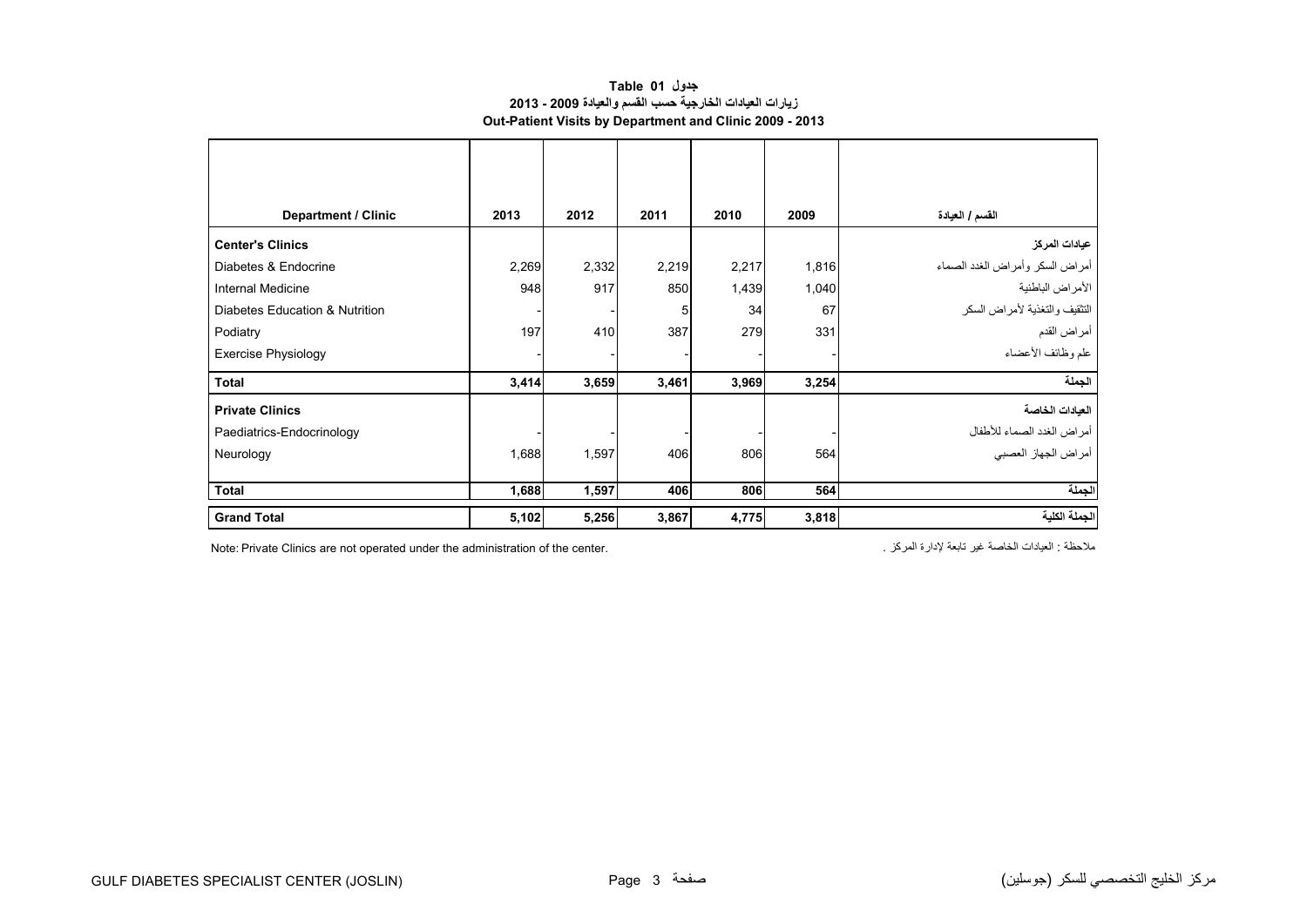<span id="page-2-0"></span>

|                               | الحملة<br><b>Total</b> |                 |                    | غير بحريني<br>Non-Bahraini |                |                    | <b>Bahraini</b><br>بحريني |                |                    |                           |
|-------------------------------|------------------------|-----------------|--------------------|----------------------------|----------------|--------------------|---------------------------|----------------|--------------------|---------------------------|
| Category                      | الجملة<br><b>Total</b> | أنشى<br>Female  | ذكر<br><b>Male</b> | الجملة<br><b>Total</b>     | أنشى<br>Female | ذكر<br><b>Male</b> | الجملة<br><b>Total</b>    | أننس<br>Female | ذكر<br><b>Male</b> | الفنة                     |
| Physicians                    | 9                      |                 | 5                  |                            |                |                    |                           | 3              |                    | الأطباء                   |
| Nurses <sup>*</sup>           | 14 <sub>1</sub>        | 14 <sub>1</sub> |                    | 13                         | 13             |                    |                           |                |                    | الممرضين *                |
| Pharmacists & Technicians     | 5                      | 3               |                    |                            |                |                    |                           |                |                    | الصيادلة وفنيو صيدلة      |
| Radiographers and Technicians |                        |                 |                    |                            |                |                    |                           |                |                    | مصورو وفنييو أشعة         |
| Diabetes Educator             |                        |                 |                    |                            |                |                    |                           |                |                    | أخصائي تثقيف لأمراض السكر |
| Podiatrist                    |                        |                 |                    |                            |                |                    |                           |                |                    | اخصائي طب القدمين         |
| Optometrist                   |                        |                 |                    |                            |                |                    |                           |                |                    | ۔<br>اخصائي بصر يات       |

#### **جدول 02 Table القوى العاملة بالمھن الطبية والمساندة حسب الفئة <sup>و</sup> الجنسية <sup>و</sup> النوع <sup>2013</sup> Medical and Allied Health Manpower by Category, Nationality and Sex 2013**

\* الممرضين : العدد لا يشمل الممرضين العمليين والفئات الأقل . . . Nurses excluding practical nurses and other grades below staff nurse \*